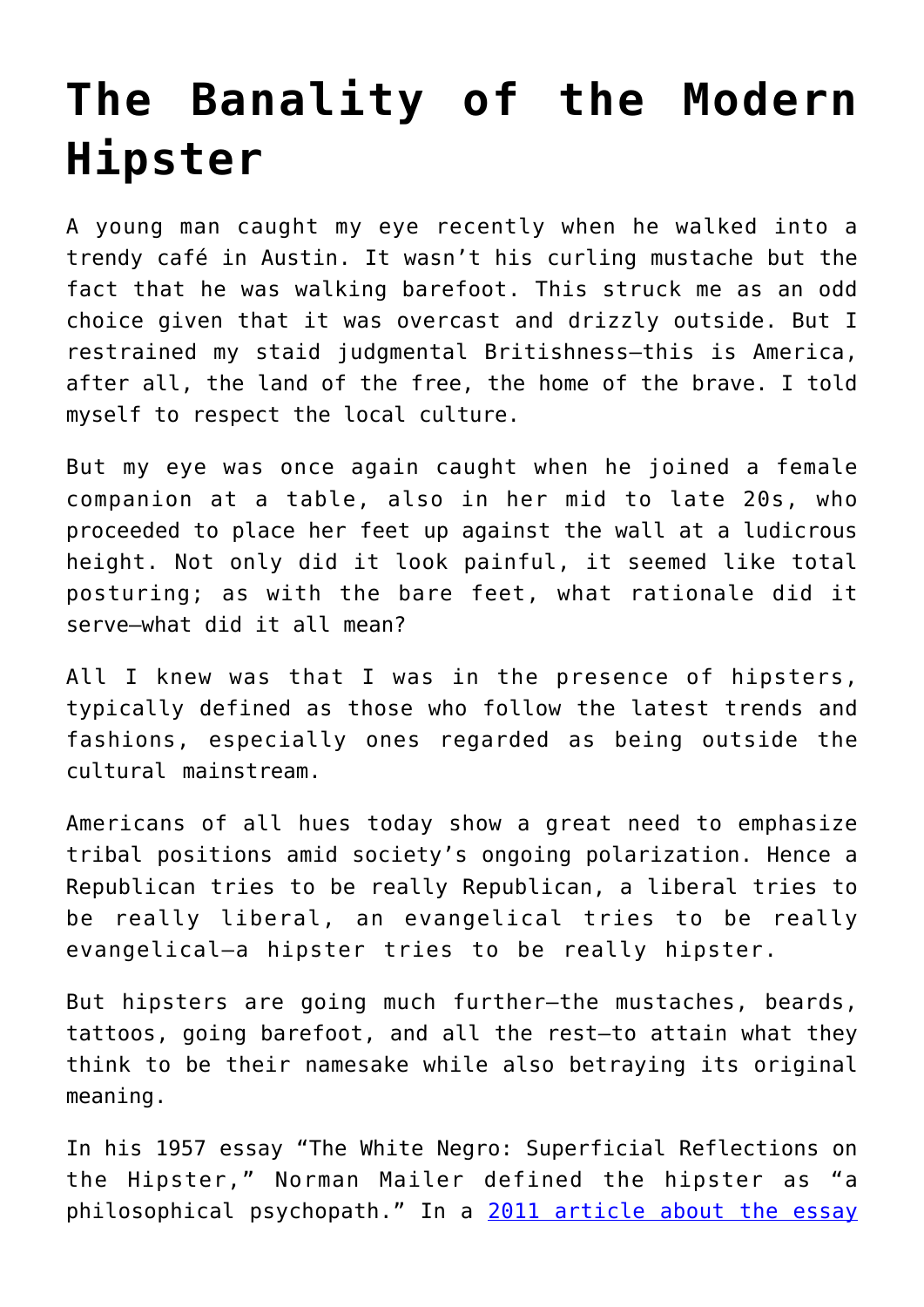[for the Mailer Review](https://projectmailer.net/pm/%E2%80%9CThe_White_Negro%E2%80%9D_Revisited:_The_Demise_of_the_Indispensable_Hipster), Tracy Dahlby, a professor and the Frank A. Bennack Jr. Chair in Journalism at the University of Texas at Austin, defined this individual as the quintessential American existentialist whose role was to assault society's fear-soaked conformity by rejecting what Mailer had called "that domain of experience where security is boredom and therefore sickness."

That sounds like my kind of hipster, exemplifying the sort of edginess to the American endeavor that had me daydreaming as a school boy on the other side of the Atlantic about what I perceived as a fabled land of rebels and nonconformity. Nonhipsters like me, representing most of the population in any country, need such individuals to wake us from our lethargy.

So what happened to Mailer's hipster ideal? By the time I attended journalism graduate school at the University of Texas at Austin in 2010—leading to my encounter with Professor Dahlby and his enlightening ruminations on what a hipster should entail and once did—present-day hipster incarnations were already the butt of jokes among classmates and on the likes of the TV show *Portlandia*. But that doesn't seem to have put off wannabe hipsters.

Perhaps that's not surprising. Whereas the hipsters of the 1950s had to make sacrifices and uneconomic choices to live bohemian lives, now you can have a well-paid technology job, a wonderful apartment, and keep family and friends proud all while maintaining your avant-garde hipster role.

To which you could reply, where's the harm in that? "Live your best life"—that phrase is doing the rounds these days, and while it's uplifting on the surface, it contains many of the same problematic elements as today's hipster lifestyle. These include the cult of self-entitlement and self-expression over all else—especially any notion of civic compromise within the public sphere. This increasingly exerts itself as today's rightful creed.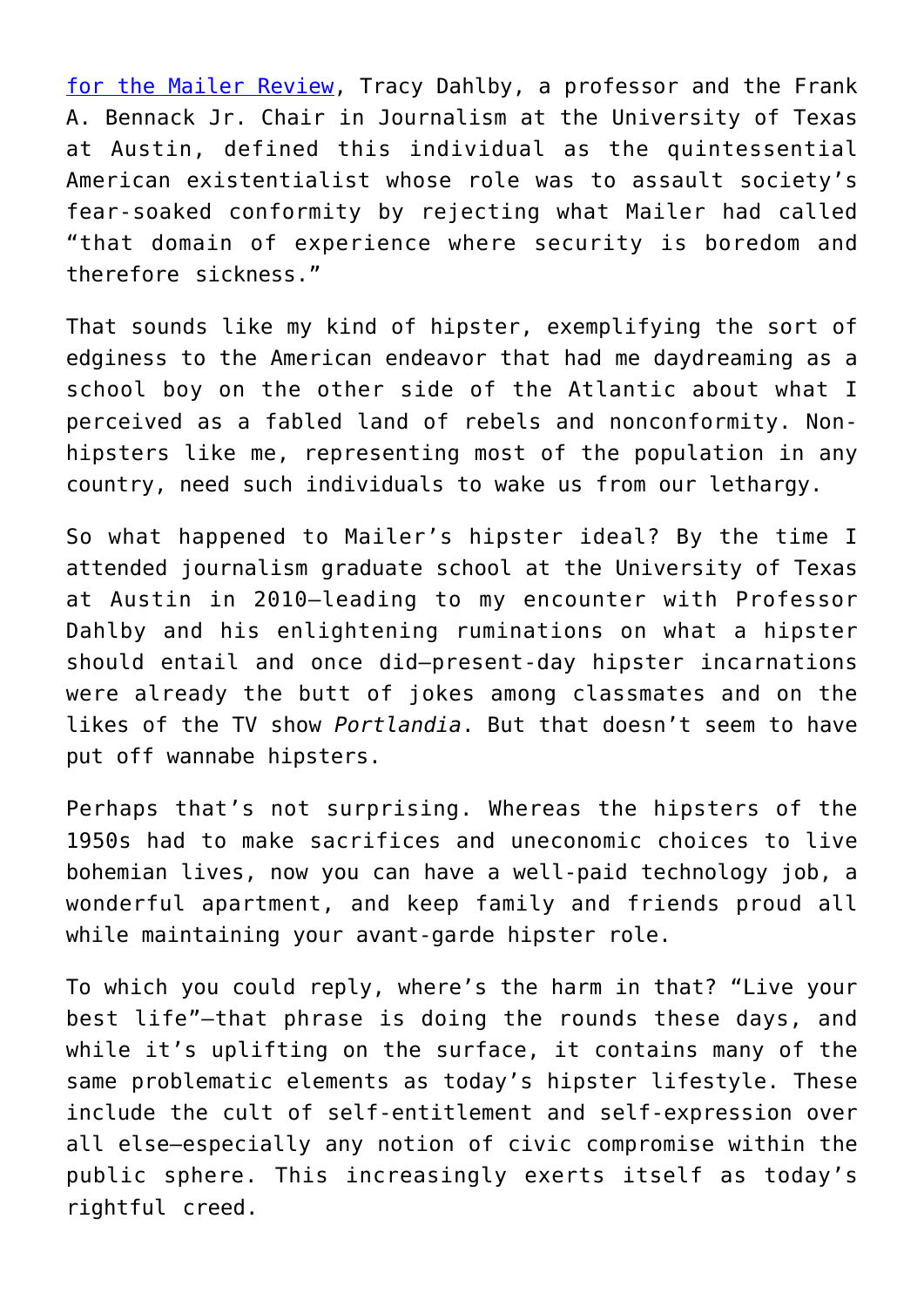There's also the harm in the conceptual confusion of equating posturing with meaningful substance, and of not realizing that such feigned efforts at rebellion actually conform to a soulless orthodoxy driven by economic imperatives and media hype.

Hipsters, like many Americans, have confused the plethora of consumer-oriented diversions and incessant internet interactions with living a wholesome life.

The result has been far from wholesome, which is why I worry for the likes of Austin. Let me make clear that I have great affection for that city and its people. Graduate school there was an enormous privilege, the place where I started to put myself back together after a personal failure of a military tour in Afghanistan that affected my decision to leave the army. The city will always have a special place in my heart.

But over the past few years, Austin has become increasingly afflicted by all things hip and dreadful. Blockhouses of condos metastasize everywhere, prices are driven up by the influx of astronomically remunerated technological jobs, and old characterful stores and family-run restaurants are closing in the face of gentrification.

Downtown Austin increasingly resembles some sort of white utopian dream, full of lots of cool people all looking very pleased with themselves and their salaries and what they can buy. But there's a thin line between utopia and dystopia when you get right into it.

So much of the narrative that underpins how we function is centered on winning, acquiring, showing off. And it's not good for us as we become, in the cautioning words of Hunter S. Thompson, "slaves to some bogus sense of Progress that is driving us all mad."

In a withering takedown of the American status system in his 1983 book *Class*, writer Paul Fussell concluded that all is not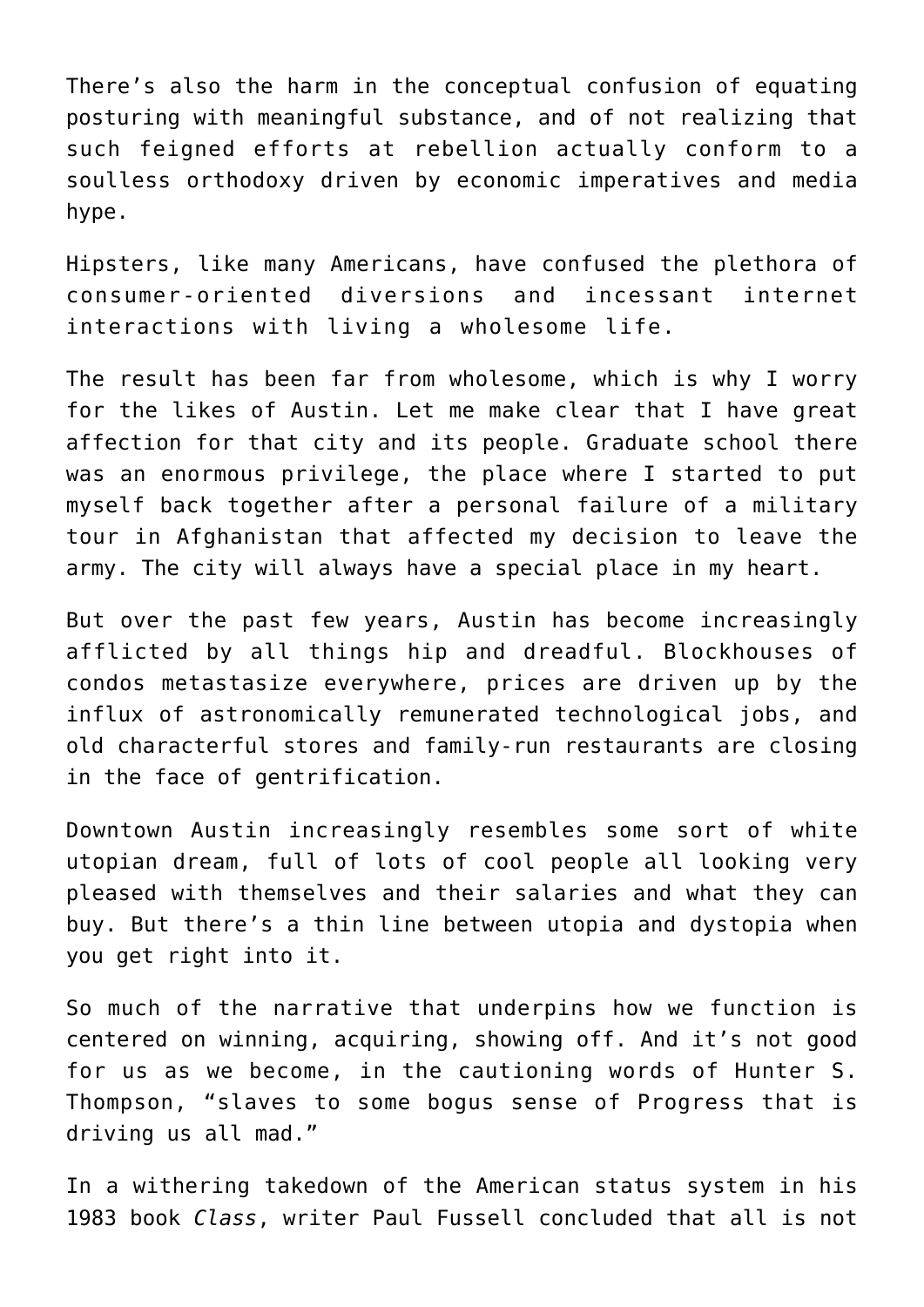lost. There still exists a category of citizen, like Mailer's hipster, who is free "from the constraints and anxieties of the whole class racket…[and] can enjoy something like the LIBERTY promised on the coinage."

Fussell illustrates the characteristics of this category of citizen by quoting the venerable English novelist E.M. Forster, who describes such non-conformists as the "aristocracy of the sensitive, the considerate, and the plucky," those who are "sensitive for others as well as themselves, considerate without being fussy." Forster also notes that "they can take a joke," a fact of particular significance today, given the turgid rigidness and sour-faced insistence that passes for progressive liberalism.

Modern hipsters too often can't take a joke because they are the joke, channeling so much energy and time from a fleeting human lifespan into such vain—literally—pursuits. My advice to today's hipsters: strive to match Mailer's "philosophical psychopaths"— needed more than ever—but remember G.K. Chesterton's lesson about how "two opposite passions may blaze beside each other."

Hence, while cutting a swath through society's conformity, also remember the words of the ancient Jewish philosopher Philo Alexandria: "Be kind. Everyone you meet is fighting a terrible battle."

So show respect to old people, remembering what they are nearing with each passing day; offer help to or at least smile at strangers, ask their names, show that you noticed them. Maybe even offer a prayer. It doesn't have to be to God—though perhaps there's something to the fact that He has been a popular option for a while—it could be to the universe's ubersoul, the shared human tragi-comedy, whatever you want it to be, so long as you acknowledge mysteries bigger and more beguiling than yourself. No one is so cool that they are above all that.